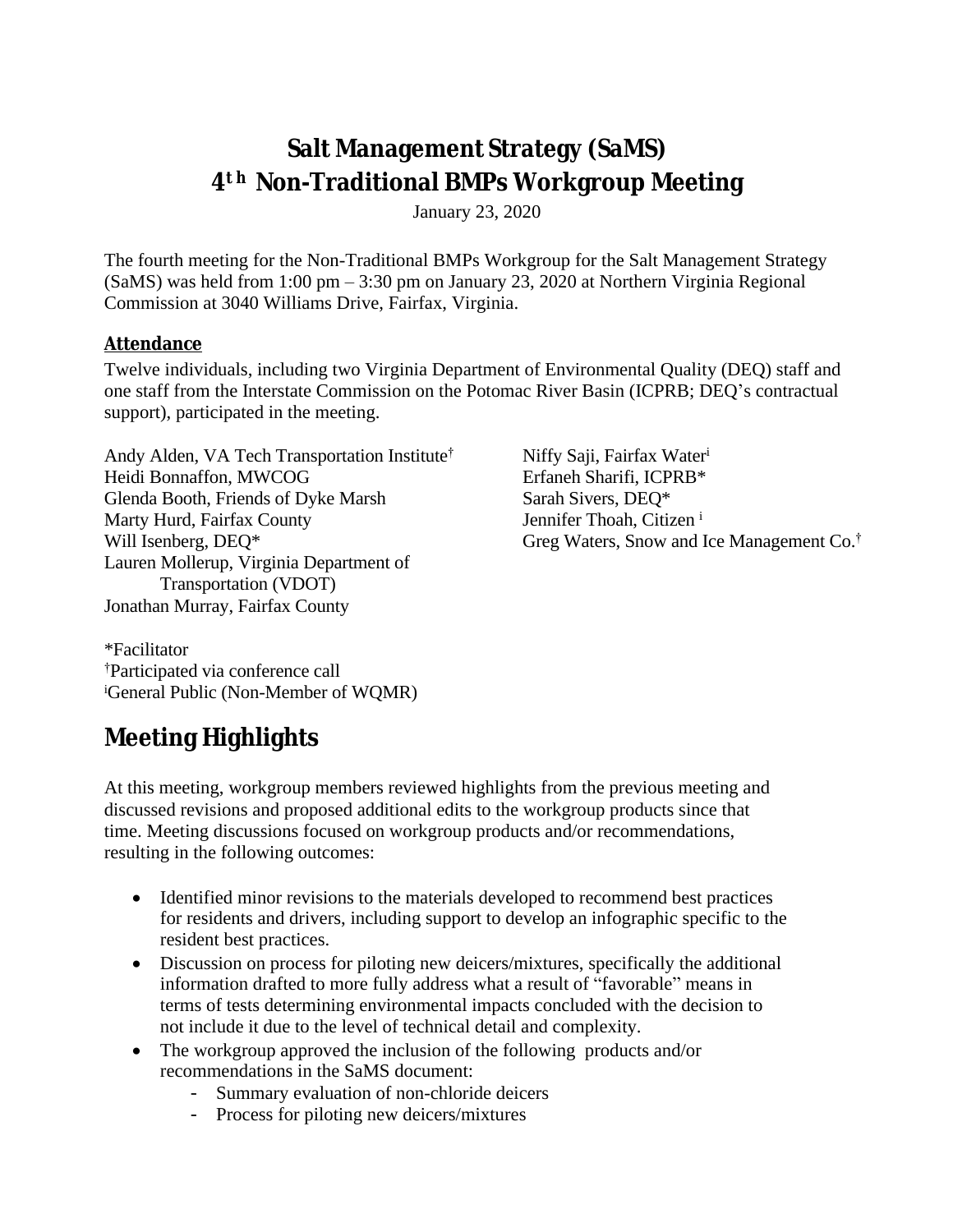- Overview of existing certification and training programs transferable to Virginia
- Best practices for residents (in the form of a pamphlet, information for future webpages and support to develop an infographic)
- Best practices for drivers (in the form of an infographic)
- Support to include three specific future recommendations that once implementation is underway and more information learned, should be evaluated. These include the future recommendation to consider contract language for non-transportation winter maintenance (i.e. property maintenance of parking lots, sidewalks, etc.); revisit the topic of certification and training to identify if further recommendations are supported, and support for research and pilot programs of non-chloride deicers to further the effort to identify a viable alternative.

## **Notes for Other Workgroups / Potential Areas of Overlap:**

Education and Outreach Workgroup (EOWG): The infographic to be developed providing information in a social media friendly format of best practices for residents will be developed in time for review by the EOWG' final meeting on February 25<sup>th</sup>. The Non-Traditional BMP workgroup supports the EOWG undertaking review and approval of this material.

### **Follow-up Action Items:**

DEQ will make a good faith effort to address all of the modifications to the best practices for drivers and residents. The workgroup approved those materials moving forward into the SaMS document, understanding that DEQ will make a good faith effort to address the comments in those revisions. If any of the proposed modifications are unable to be made, the workgroup also agreed that they are comfortable with the best practices for drivers and residents in their current form, understanding that there may be challenges to accommodating the proposed modifications.

## **Meeting Summary**

## **Introductions**

The meeting opened with brief introductory remarks from DEQ. Participants then briefly introduced themselves, providing their name and the organization they represent.

An overview of the [third meeting of the](https://www.deq.virginia.gov/Portals/0/DEQ/Water/TMDL/SaMS/MeetingMaterials/NTBwg/Meeting3/SaMS_NTB_3rdMtgMinutes_20191003.pdf) [Non-Traditional BMPs Workgroup,](https://www.deq.virginia.gov/Portals/0/DEQ/Water/TMDL/SaMS/MeetingMaterials/NTBwg/Meeting3/SaMS_NTB_3rdMtgMinutes_20191003.pdf) held on October 3, 2019, [was provided during the meeting. Meeting](https://www.deq.virginia.gov/Portals/0/DEQ/Water/TMDL/SaMS/MeetingMaterials/NTBwg/Meeting3/SaMS_NTB_3rdMtgMinutes_20191003.pdf) [highlights, workgroup action items, and notes from other](https://www.deq.virginia.gov/Portals/0/DEQ/Water/TMDL/SaMS/MeetingMaterials/NTBwg/Meeting3/SaMS_NTB_3rdMtgMinutes_20191003.pdf)  [workgroups are available](https://www.deq.virginia.gov/Portals/0/DEQ/Water/TMDL/SaMS/MeetingMaterials/NTBwg/Meeting3/SaMS_NTB_3rdMtgMinutes_20191003.pdf) [online](https://www.deq.virginia.gov/SaMS/MeetingMaterials.aspx).

The objective of this 4<sup>th</sup> and final meeting was to wrap-up the discussions on action items worked on since the last meeting and clearly identify and finalize the products and recommendations this workgroup wants to include in the SaMS document.

During the course of the meeting, to clearly identify the workgroup's position on various decisions points, DEQ used the SaMS Polling/Feedback Process ([SAC Polling/Feedback Process\)](https://www.deq.virginia.gov/Portals/0/DEQ/Water/TMDL/SaMS/MeetingMaterials/SAC3/SaMS_IP_SAC3_PollingProcess.pdf). Polling was used to identify the level of support, as shown by a single response from each organization, for the final workgroup recommendations/resources. After each final recommendation/resource was discussed, all workgroup member organizations were asked to indicate their level of support by holding up one of three colored cards. Green cards indicated that the organization was "in support" of the final version of the recommendation/resource, yellow cards indicated that the organization "can live with" the final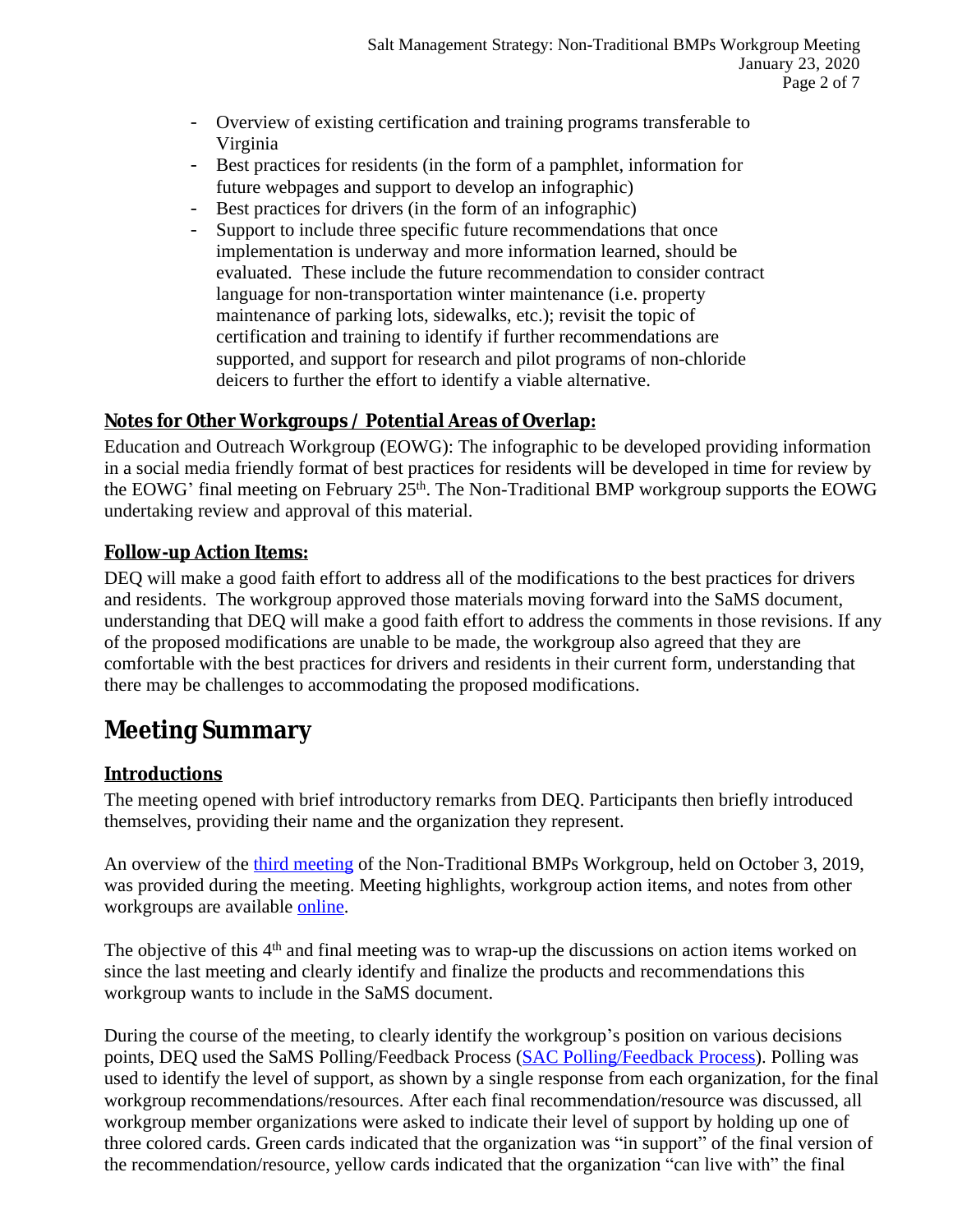version of the recommendation/resource, and red cards indicated that the organization "cannot live with" the final version of the recommendation/resource. Where concerns were identified (red cards), workgroup members discussed the concerns and sought for resolution. In accordance with SAC decisions from the Second SAC meeting, if more than 50% of the workgroup members present indicate they are "in support" or "can live with it," then the recommendation/resource was approved.

A [discussion guide](https://www.deq.virginia.gov/Portals/0/DEQ/Water/TMDL/SaMS/MeetingMaterials/NTBwg/Meeting4/SaMS_NTB_4th_Mtg_Discussion_Guide_20200123.pdf) was provided to help facilitate discussion of the meeting, which followed the [agenda](https://www.deq.virginia.gov/Portals/0/DEQ/Water/TMDL/SaMS/MeetingMaterials/NTBwg/Meeting4/SaMS_NTB_4th_Mtg_Agenda_20200123.pdf) outline. The main topics of this meeting's discussion are summarized below.

### **Contracting for Non-Transportation Winter Maintenance**

During the overview of the 3rd meeting, further discussion was held on this topic, which was not proposed to be included in the SaMS document based upon the outcome of workgroup's decisions at the previous meeting that identified further effort was not supported. A future recommendation, recommending revisiting this topic was agreed upon at the 3<sup>rd</sup> meeting, however.

Discussion points:

- Concerns voiced by a couple workgroup members that this topic would not be addressed in the SaMS document, other than as a future recommendation. Some felt that this is an oversight and general/non-specific language recommending improvements or suggestions of content that may be considered in a contract could have been considered.
- The concerns discussed at the previous meeting, which resulted in the workgroup's decision not to proceed with this recommendation, were reiterated. Those pertained to concerns to provide recommendations, even generally, from those with limited expertise on a subject that has potential legal ramifications. Additionally, it was noted that as the decision was not to proceed at the last meeting and the purpose of this meeting is to finalize recommendations, there is not time currently to develop recommendations on this topic.
- The resolution, which was approved through polling (see the future recommendations section below) was to keep this as a future recommendation, include a hyperlink in the future recommendation to the City of Edina's contracting resources so that its implementation can be monitored, and to note it is a high priority and recommend it be addressed in the near term. Polling

## **Best Practices for Winter Maintenance Non-Professionals**

## *Best Practices for Drivers/Commuters*

The workgroup discussed the [Driver BMP Infographic](https://www.deq.virginia.gov/Portals/0/DEQ/Water/TMDL/SaMS/MeetingMaterials/NTBwg/Meeting4/SaMSDriverBMPs.zip) document.

Discussion points:

- A workgroup member suggested adding the message: "Stay Home, Stay Safe, Save Salt, Save Water".
- Consider changing the "Help reduce Virginia's salt footprint" on the tagline to "Help Virginia" salt smart".
- Revise the infographic to make it "snappy" based on the comments.
- Additional text can accompany the infographic when it is shared to make it audience-specific.
- Add a picture that has a stream next to a road to tie this message to the environmental impacts of salt use.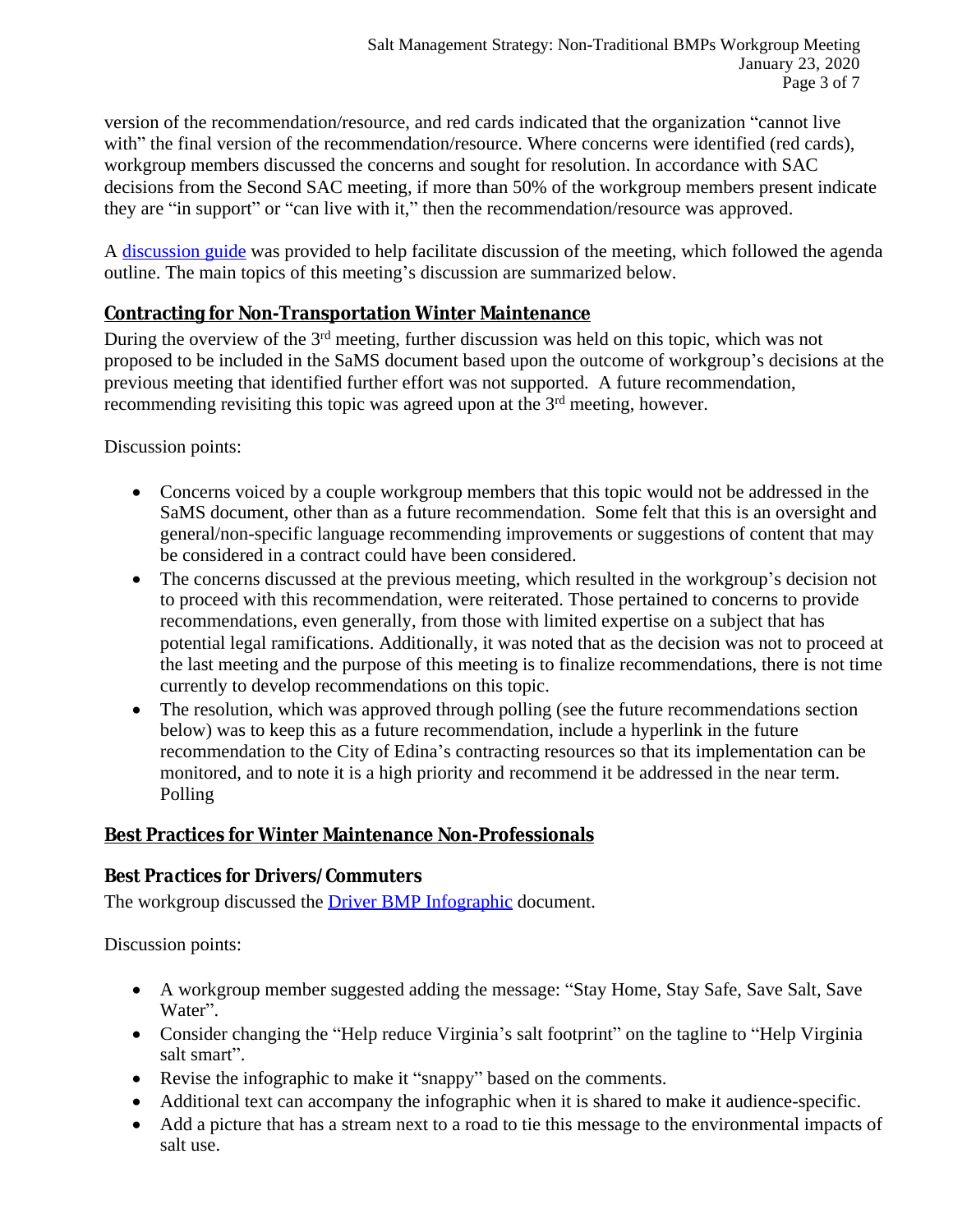- Consider merging the right two bullets if possible.
- Consider changing "appropriate" to "smart."
- Poll to approve final document (noting that revisions will be shared after a good faith effort to address them):
	- o 4 green
	- o 2 yellow
	- o 0 red

The document will be revised based on the comments received and will be part of the SaMS document.

### *Best Practices for Residents*

Workgroup members discussed the revised version of the Residents Winter Smart Salting Quick Guide (pamphlet) and the [Webpages for Residential BMPs](https://www.deq.virginia.gov/Portals/0/DEQ/Water/TMDL/SaMS/MeetingMaterials/NTBwg/Meeting4/Webpages_for_Residential_BMPs.pdf) and provided some comments.

Discussion points:

- Move the bullet "If the sun comes out and you can wait, let the sun do some of the work before you apply salt" up higher in the list of bulleted recommendations to give it more prominence.
- Consider adding a sentence/bullet for "one teaspoon salt contaminates 5 gallons of water" to inform on the environmental impact or the "why" one should consider this information.
- Consider changing "resident's guide to smart salting" to "a resident's guide to smart salting" to address comment on punctuation of possessive and plural of "residents".
- Take out homemade "brining" recommendations.
- Add "deicing" to the sentence "Any materials that contain nitrogen or phosphorus are illegal to sell in Virginia".
- Workgroup supported the creation of an infographic using the information on the left side of the document. Additionally, they concurred with the infographic being reviewed and approved by the Education and Outreach Workgroup for inclusion into SaMS.
- Poll to approve final document (noting that revisions to the pamphlet will be shared after a good faith effort to address them):
	- o 6 green
	- o 0 yellow
	- o 0 red

The document will be revised based on the comments received and will be part of the SaMS document.

## **Non-Chloride Deicers**

### *Non-Chloride Deicer Matrix*

The workgroup reviewed the final version of the Comparison of Non-chloride Deicers (presented as a matrix) and clarifying questions regarding the intent and purpose of the resource were addressed.

- Poll to approve final document:
	- o 3 green
	- o 1 yellow
	- o 0 red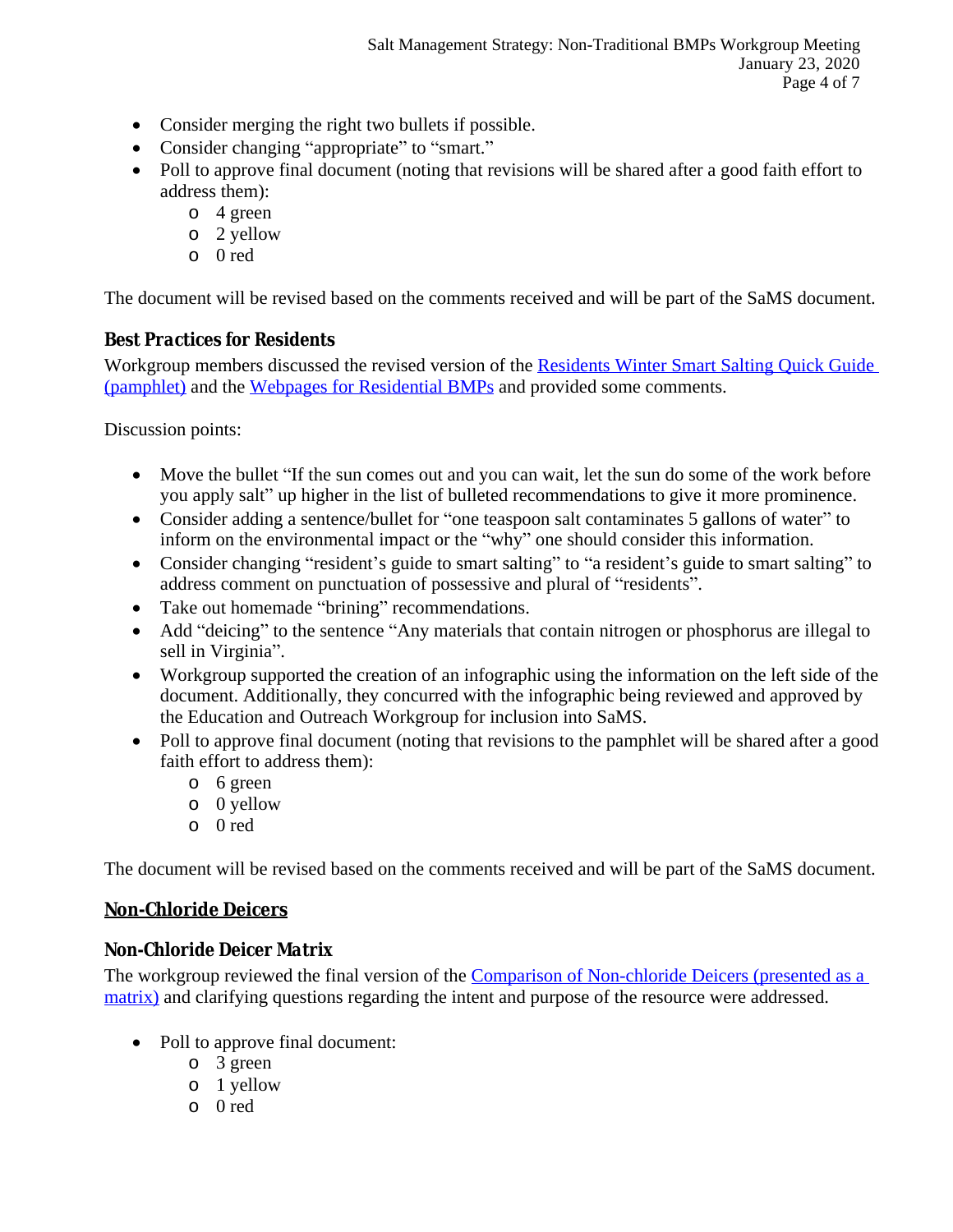No additional revisions to the matrix based upon discussions were identified. The document will be part of the SaMS document.

#### *Process for Deicer Piloting*

During the October meeting, discussion on the **[Process for Piloting New Deicers/Mixtures document](https://www.deq.virginia.gov/Portals/0/DEQ/Water/TMDL/SaMS/MeetingMaterials/NTBwg/Meeting4/SaMS_NTB_DRAFT_ProcessForPilotingNewCompoundsorMixtures_20190605.pdf)** resulted in a recommendation to revise the process to address several comments, such as what is considered "favorable," and to include chronic toxicity effects as well. In response to that comment, a draft document was provided to identify thresholds for what is "favorable" to help evaluate the potential environmental impact (BOD and toxicity) of a new deicer or mixture of deicers.

Discussion points:

- Workgroup members discussed their discomfort with the technical nature of the new information. It was generally felt that this level of information was too detailed and would benefit from expert review. The discussion concluded in the workgroup's decision to not include the new resource "Identifying 'Favorable' [Thresholds for New Deicers or Mixtures of Deicers](https://www.deq.virginia.gov/Portals/0/DEQ/Water/TMDL/SaMS/MeetingMaterials/NTBwg/Meeting4/SaMS_IP_NTB_DeicerPilotingFrameworkThresholds.pdf)  Piloting Framework" in the SaMS doc.
- The workgroup members support keeping the "Process for Piloting New Compounds for Mixtures" which provides a generalized process, similar to existing processes with the notable exception of including a step for environmental consideration. Additionally, the workgroup directed that this information should be framed in the SaMS document as general consideration.
- Poll to approve final document:
	- o 3 green
	- o 2 yellow
	- o 0 red

The document will be part of the SaMS document.

### **Comparison of Existing Certification and Training Programs**

Workgroup members discussed the [Comparison of Salt Management Certification Programs.](https://www.deq.virginia.gov/Portals/0/DEQ/Water/TMDL/SaMS/MeetingMaterials/NTBwg/Meeting3/SaMS_NTB_DRAFT_Certification-Training_Program_Comparison_20190920.pdf)

Discussion points:

- Discussion on how to frame the resource in the SaMS document, as some felt it should be done in a manner that identifies potential benefits. Other members felt that the benefits are still not known and time to implement is needed before making those types of statements. The conversation resulted in the workgroup members concurring with suggesting it could result in potential benefits. Also, noted could distinguish the benefits of training separate from certification.
- A workgroup member suggested revising "X"s to a check mark on page 12 of the document as visually this gives the impression that the program does not offer that item, when the opposite is what is meant by the mark.
- It was mentioned during this discussion that one of the future recommendations for consideration by the workgroup, is for this topic to be revisited once implementation is underway. Once more is learned, conversation could be furthered on the benefits that may come from certification programs such as potential liability relief and marketing advantages. The workgroup members concurred with this approach.
- Poll to approve final document:
	- o 1 green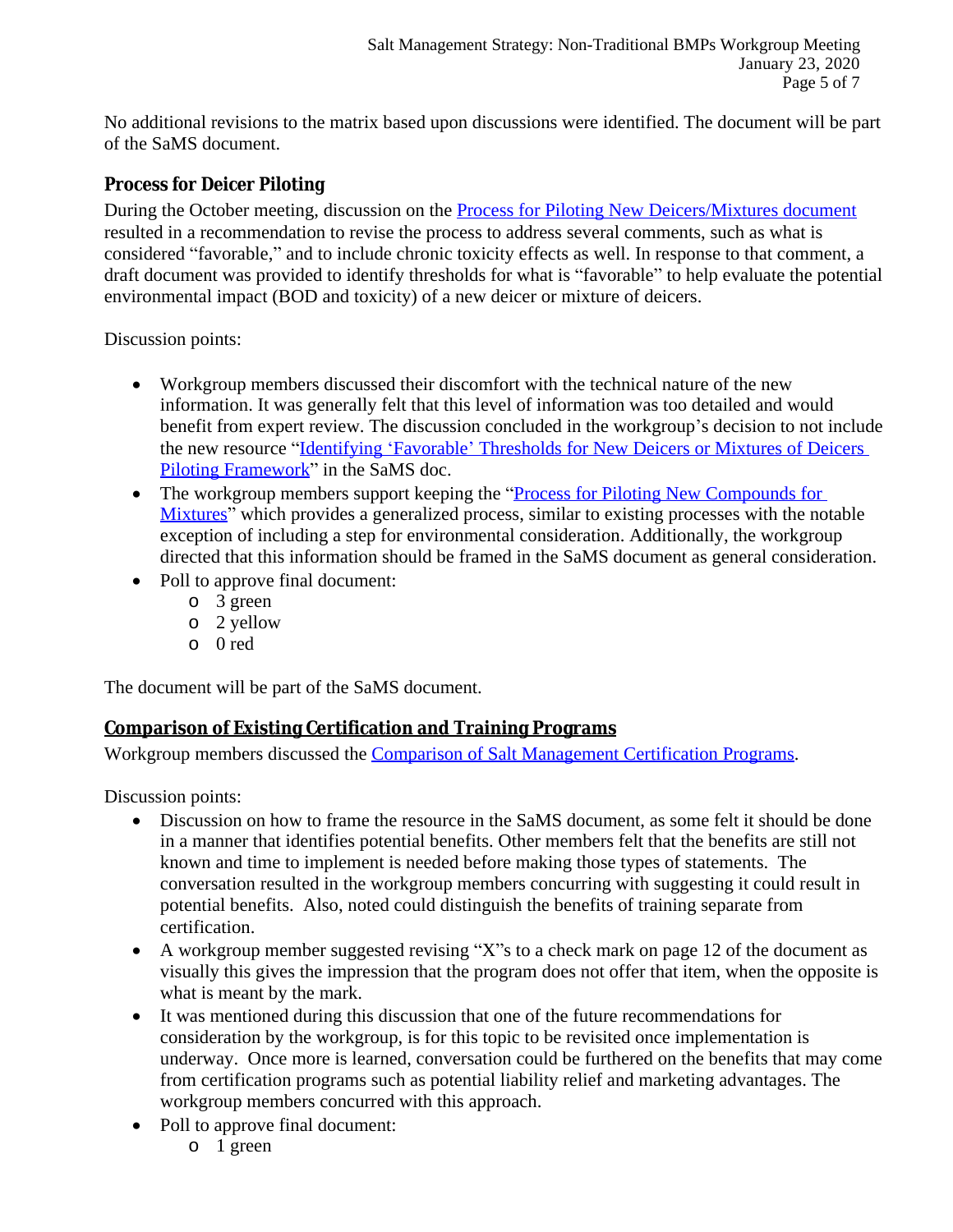- o 5 yellow with 3 concerns: not being a priority for recommendation now, not being an explicit recommendation, and being a "contract language" as opposed to consideration.
- o 0 red

The document will be revised based on the comments received and included in the SaMS document.

### **Recommendations for Future Action and/or Consideration**

Summarized below are the three recommendations that in previous workgroup meetings were identified as topics they would like to revisit in the future, after implementation has been underway and experience gained, or identifies there's desire to pursue the item but acknowledges there is not sufficient time or resources to address it at this time. The workgroup members were polled to identify if there was support for including those items as future recommendations in the SaMS document.

- After some experience in implementation, consider developing a recommendation that pertains best practices for contracts used for non-transportation winter maintenance (i.e. properties and parking lots)
	- o 0 green
	- o 6 yellow
	- o 0 red
- After some experience in implementation, recommendation to revisit the concept of certification and any potential support for recommending certification as a best practice.
	- o 3 green
	- o 1 yellow
	- o 0 red
- Future recommendation to support research to identify viable and effective non-chloride deicers.
	- o 3 green
	- o 1 yellow
	- o 0 red

The above items will be included in the SaMS doc for consideration during implementation of SaMS.

### **Meeting Wrap-up:**

DEQ will revise the documents per workgroup members' comments. A good faith effort will be made to address all proposed modifications to the materials discussing best practices for residents and drivers the final versions will be shared with the workgroup members. The infographic for resident best practices will be coordinated with the Education and Outreach Workgroup for their consideration at their final meeting.

DEQ reminded members who are serving on the Steering Committee of the expectation of their role. That is to review the document fully and to coordinate internally with their organization to gather any additional feedback.

DEQ thanked all the members for their participation in this workgroup and all the hard work over the last year and a half.

DEQ sent out a follow-up survey after this workgroup meeting to collect any comments or feedback that came to light after the meeting.

Handouts from the meeting are available on the SaMS Meeting Materials [website.](https://www.deq.virginia.gov/SaMS/MeetingMaterials.aspx)